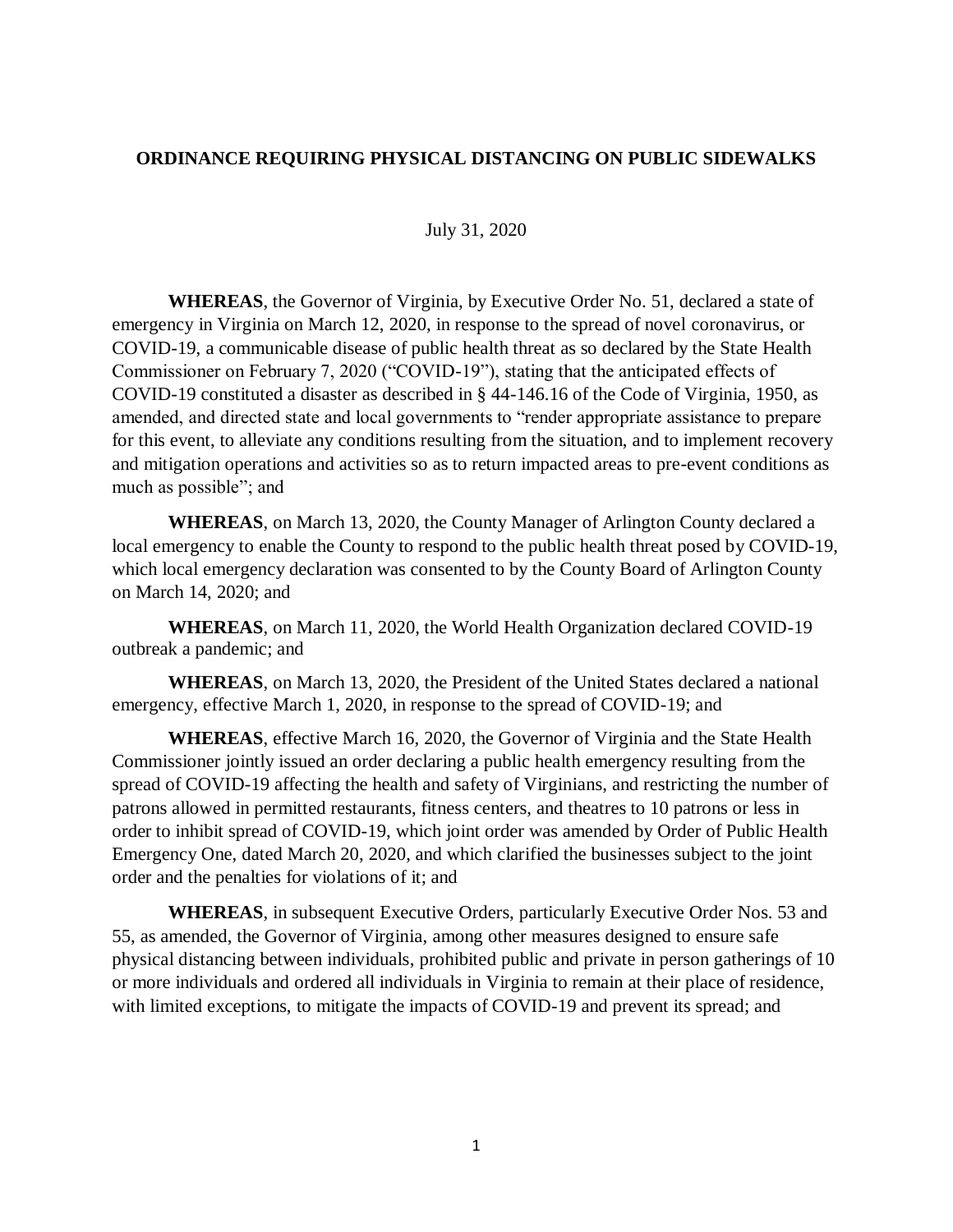**WHEREAS**, COVID-19 spreads person to person and, at this time, it appears that COVID19 is spread primarily through respiratory droplets, which can land in the mouths or noses of people who are nearby or possibly be inhaled into the lungs; spread is more likely when people are in close contact with one another (within about six feet)i; and.

**WHEREAS**, COVID-19 is extremely easy to transmit, can be transmitted by infected people who show no symptoms, and the population has not developed herd immunity; and

**WHEREAS,** at this time, there is no known cure, no effective treatment, no vaccine, and because people may be infected but asymptomatic, they may unwittingly infect others; and

 **WHEREAS,** the World Health Organization, the United States Centers for Disease Control and Prevention ("Centers for Disease Control") and the Virginia Department of Health have identified several behaviors and practices that are fundamental in controlling the spread of COVID-19 in the community: frequently washing hands, sanitizing frequently touched surfaces, wearing a cloth face covering when in public, maintaining a separation of at least six feet between people ("social distancing" or "physical distancing"), limiting the size of gatherings in public places, and limiting the duration of gatherings; and

**WHEREAS**, the Centers for Disease Control caution that: (i) the more people a person interacts with at a gathering and the longer that interaction lasts, the higher the potential risk of becoming infected with COVID-19 and COVID-19 spreading; (ii) the higher level of community transmission in the area that a gathering is being held, the higher the risk of COVID-19 spreading during the gathering; and (iii) large in-person gatherings where it is difficult for persons to remain spaced at least six feet apart and attendees travel from outside the local area pose the highest risk of COVID-19 spreading; and

 **WHEREAS**, since Governor Northam issued EO 51 on March 13, 2020, he has issued several more Executive Orders jointly with Orders of Public Health Emergency issued by M. Norman Oliver, MD, MA, State Health Commissioner, pertaining to COVID-19; as of the date of adoption of this ordinance, "Executive Order Number Sixty-Seven (2020) and Order of Public Health Emergency Seven, Phase Three Easing of Certain Temporary Restrictions Due to Novel Coronavirus (COVID-19)" (collectively referred to as "EO 67"), which became effective at 12:00 a.m. on July 1, 2020, is in effect; and

 **WHEREAS**, since the inception of Phase Three, Arlington County has experienced significant crowding inside restaurants and on the public sidewalks, rights of way, and adjacent public spaces where patrons gather for oftentimes prolonged periods awaiting admission to the restaurants without adhering to the above described behaviors and practices including wearing face coverings and practicing physical distancing thereby creating a significant potential for spread of COVID-19; and

**WHEREAS**, the County Board finds that in order to protect the public health by preventing the spread of COVID-19, and resulting serious illness and death, measures are necessary to prevent overcrowding by pedestrians using the public sidewalks, rights of way, and adjacent public spaces, and to require adherence to physical distancing requirements;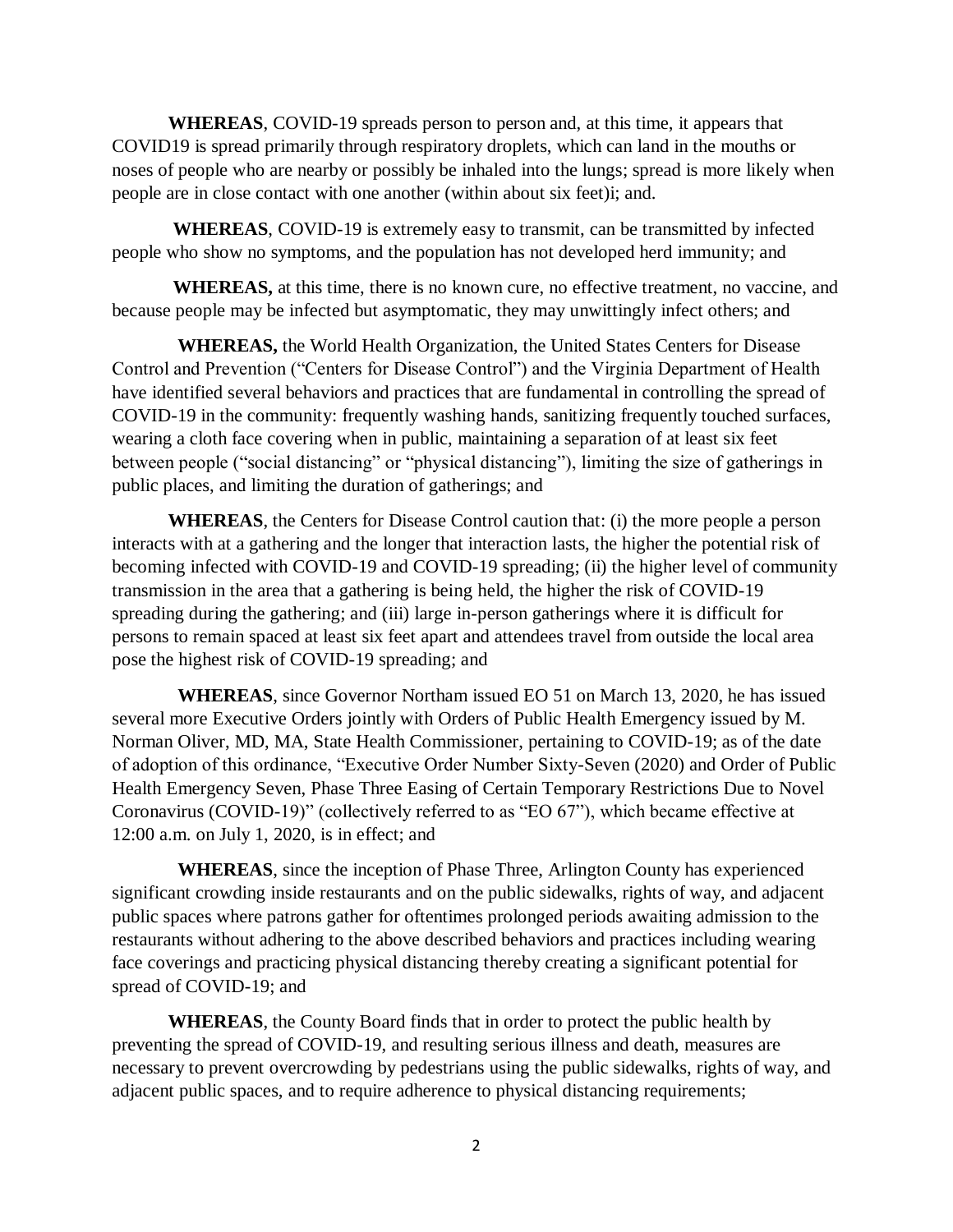**NOW, THEREFORE, BE IT ORDAINED**, that the County Board of Arlington County, Virginia, hereby adopts, on an emergency basis, effective immediately, the ordinance amendments attached hereto; and

**BE IT FURTHER ORDAINED**, that the aforesaid amendments shall be advertised in accordance with the requirements for § 15.2-1427 of the Code of Virginia, as amended, for public hearing and consideration of adoption at the September 12, 2020, meeting of the County Board.